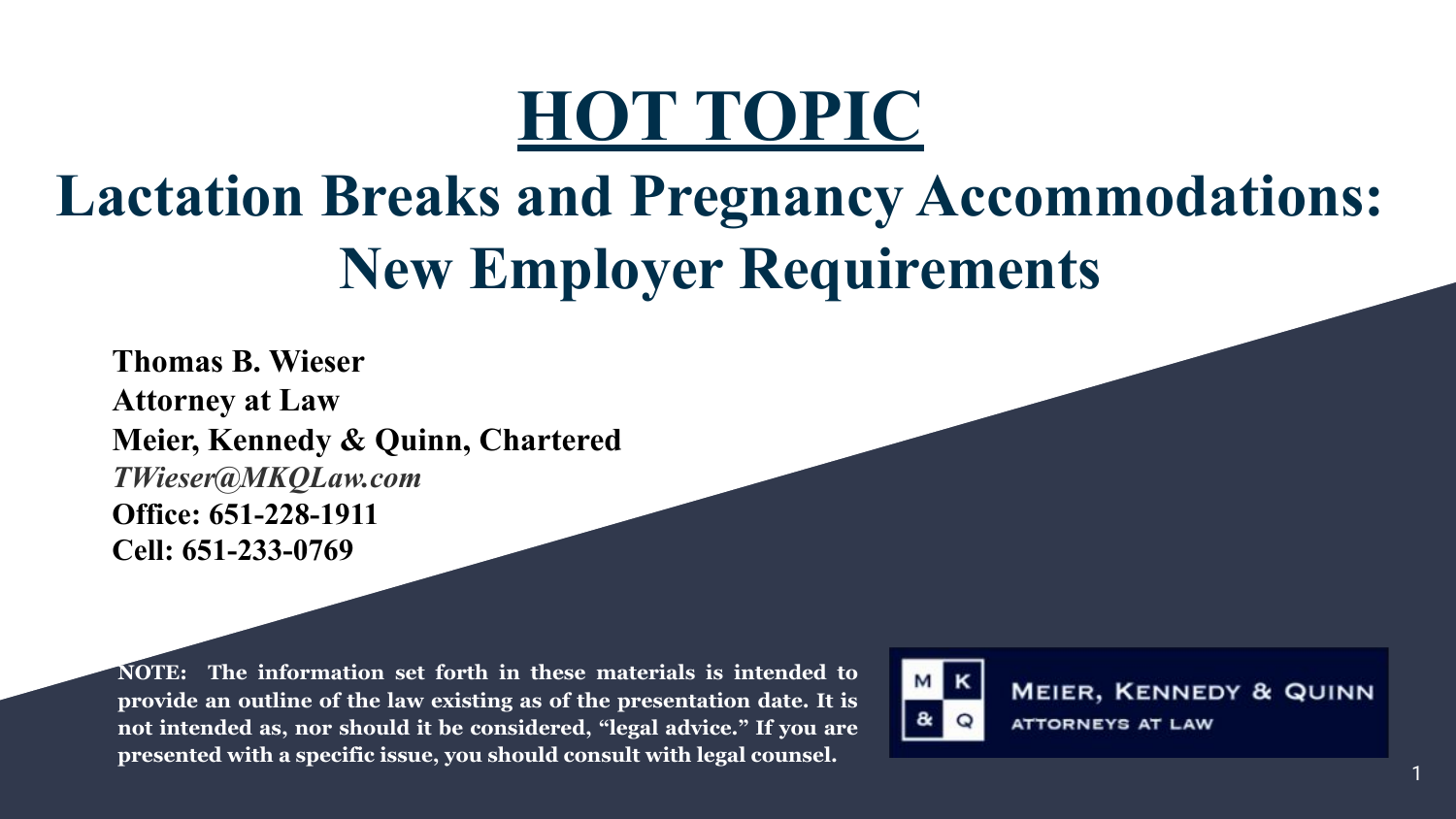### **New Protection for Nursing Mothers Minn. Stat. § 181.939**

- Applies to employers with one or more employees.
- Requirement is effective for twelve months following birth of a child.
- Nursing and lactating mothers must receive break times to express milk.
	- *- Change to prior law that required only a single lactation break during the workday.*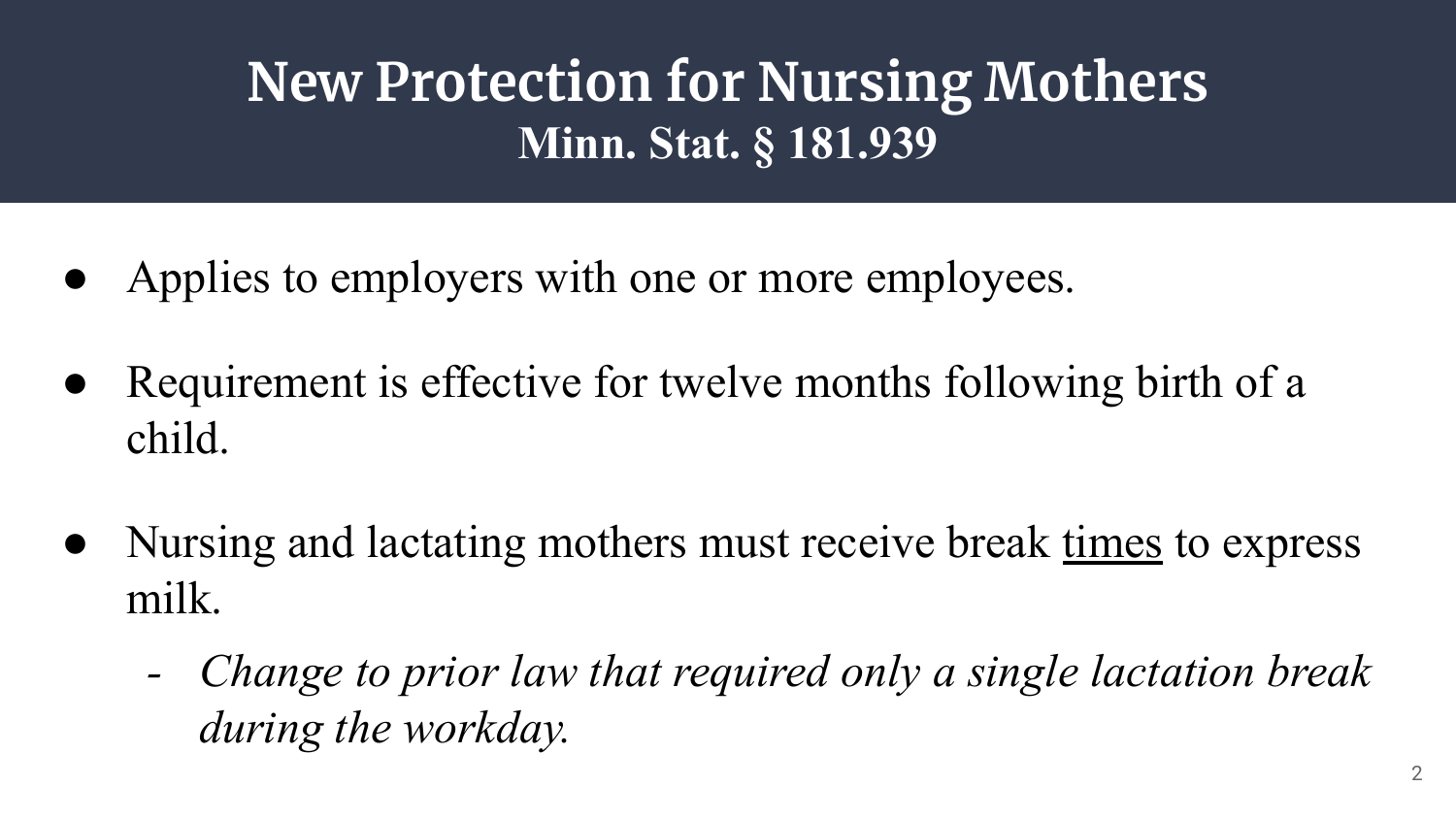### **New Protection for Nursing Mothers Minn. Stat. § 181.939**

- Time expressing milk at work is now a paid break time.
- Break times must, if possible, run with other regular unpaid breaks, including meal breaks.
- Does not convert unpaid break time, such as a meal break, to paid break.
- Effective January 1, 2022.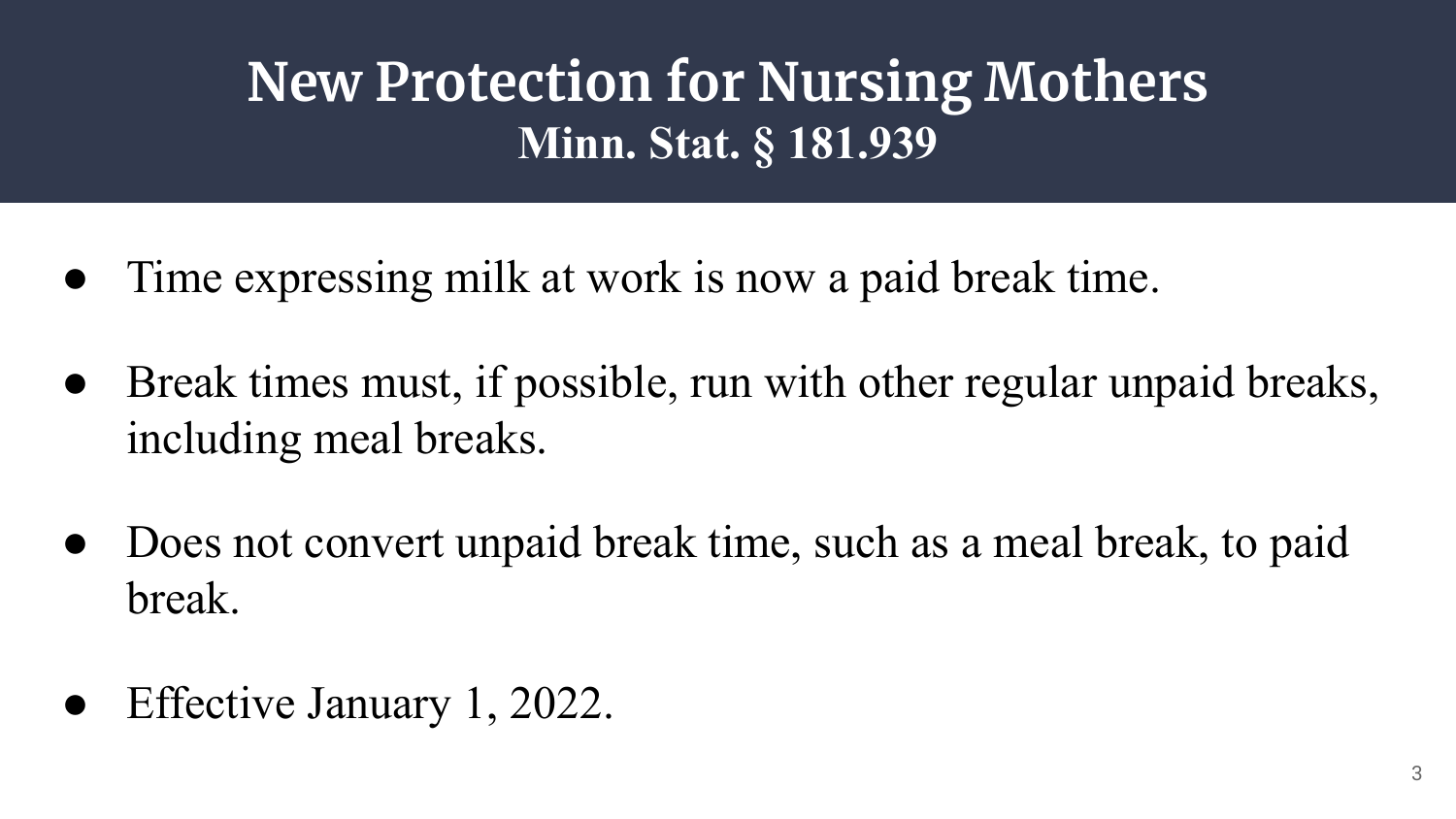#### **New Protection for Nursing Mothers Minn. Stat. § 181.939**

#### **REMINDER**

Lactation room must be a location other than a bathroom or bathroom stall, must be shielded from view and free from intrusion from others, and must have electrical outlet where employee can express milk in privacy.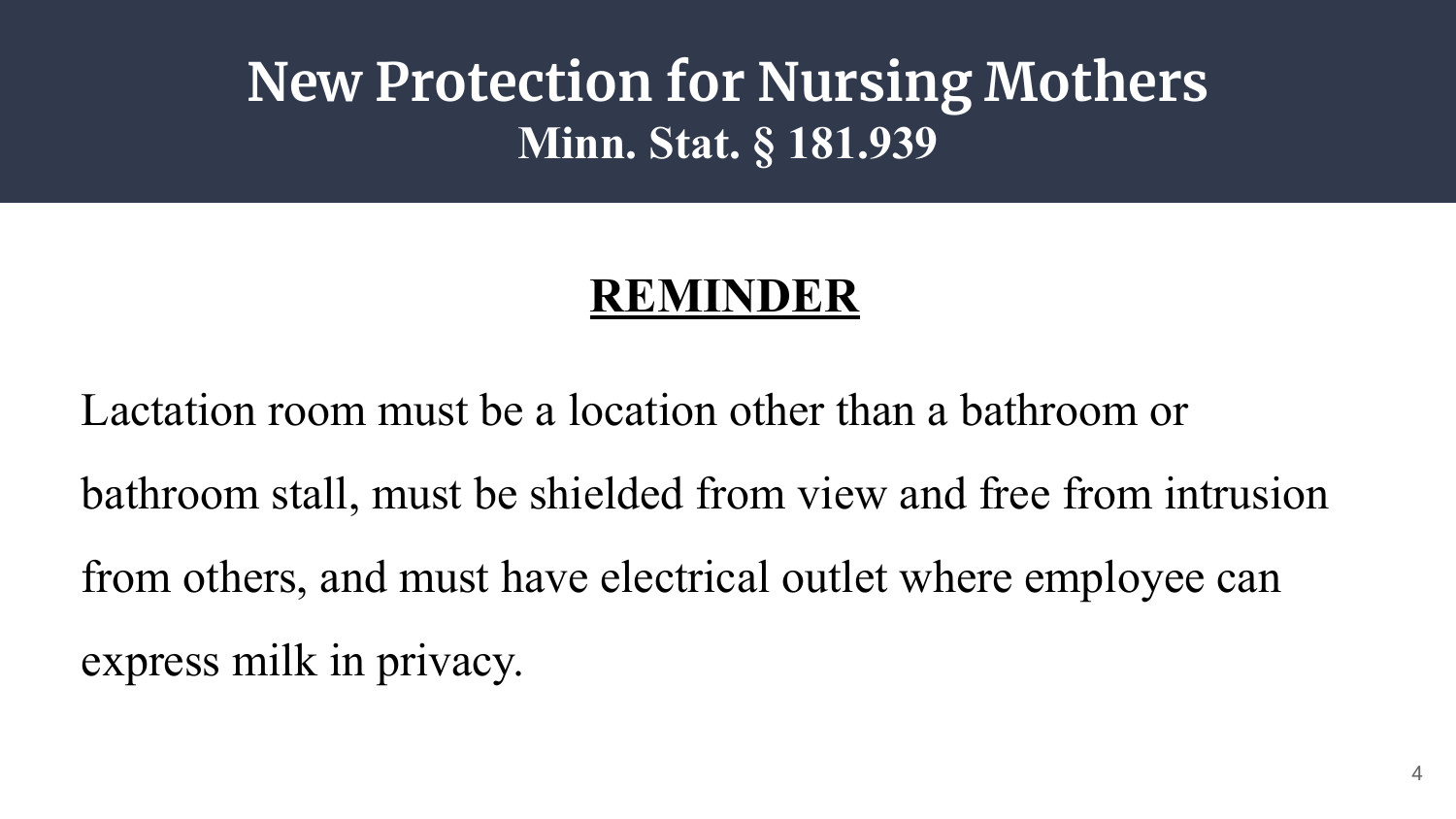**Pregnancy Accommodations Minn. Stat. § 181.939**

- Expands the protections for a pregnant employee.
- Pregnant employees are entitled to the following accommodations:
	- 1) more frequent restroom, food, and water breaks
	- 2) seating
	- 3) limits on lifting over 20 pounds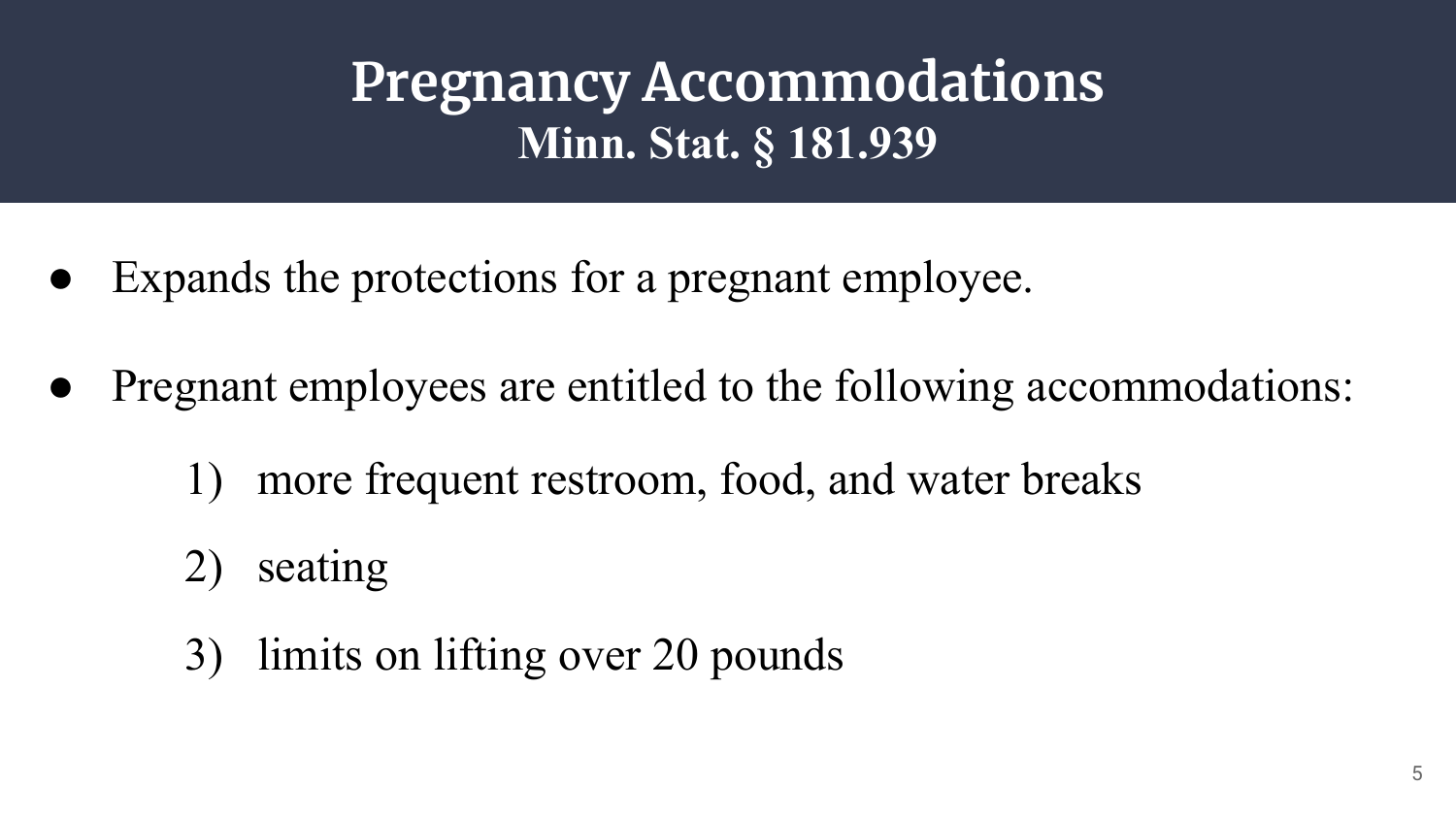#### **Pregnancy Accommodations Minn. Stat. § 181.939**

- Employer may not require advice from a licensed health care provider or certified doula for accommodations.
- Employer may not claim these accommodations constitute an undue hardship.
- Employees are immediately eligible for this accommodation upon hire (no waiting period to be eligible).
- Applies to employers with 15 or more employees.
- Effective January 1, 2022.